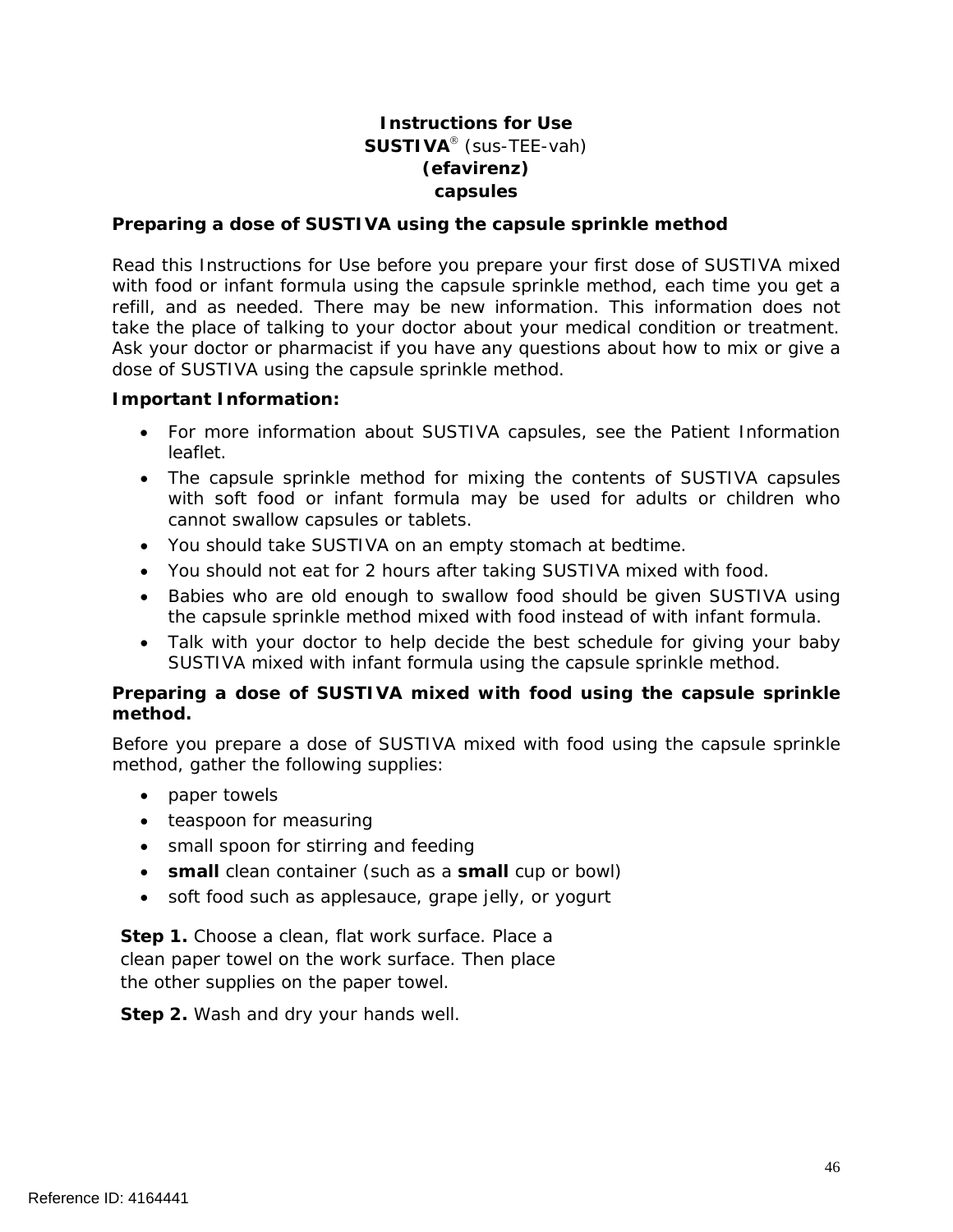**Step 3.** Place 1 to 2 teaspoons of soft food such as applesauce, grape jelly, or yogurt in the small container (see Figure A). The color and thickness of the food may change when mixed with the medicine.

**Step 4.** There are 2 parts of the SUSTIVA capsule. Look at the SUSTIVA capsule to see which part of the capsule overlaps the other part (see Figure B).

**Step 5.** Hold the SUSTIVA capsule in a sideways (horizontal) position directly over the container of food. Hold each end of the SUSTIVA capsule between your thumbs and index (pointer) fingers (see Figure C).

**Step 6.** Use your thumb and index finger to pinch near the end of the overlapping part of the SUSTIVA capsule (see Figure D).



overlap

200 mg







**Figure D**





**OR**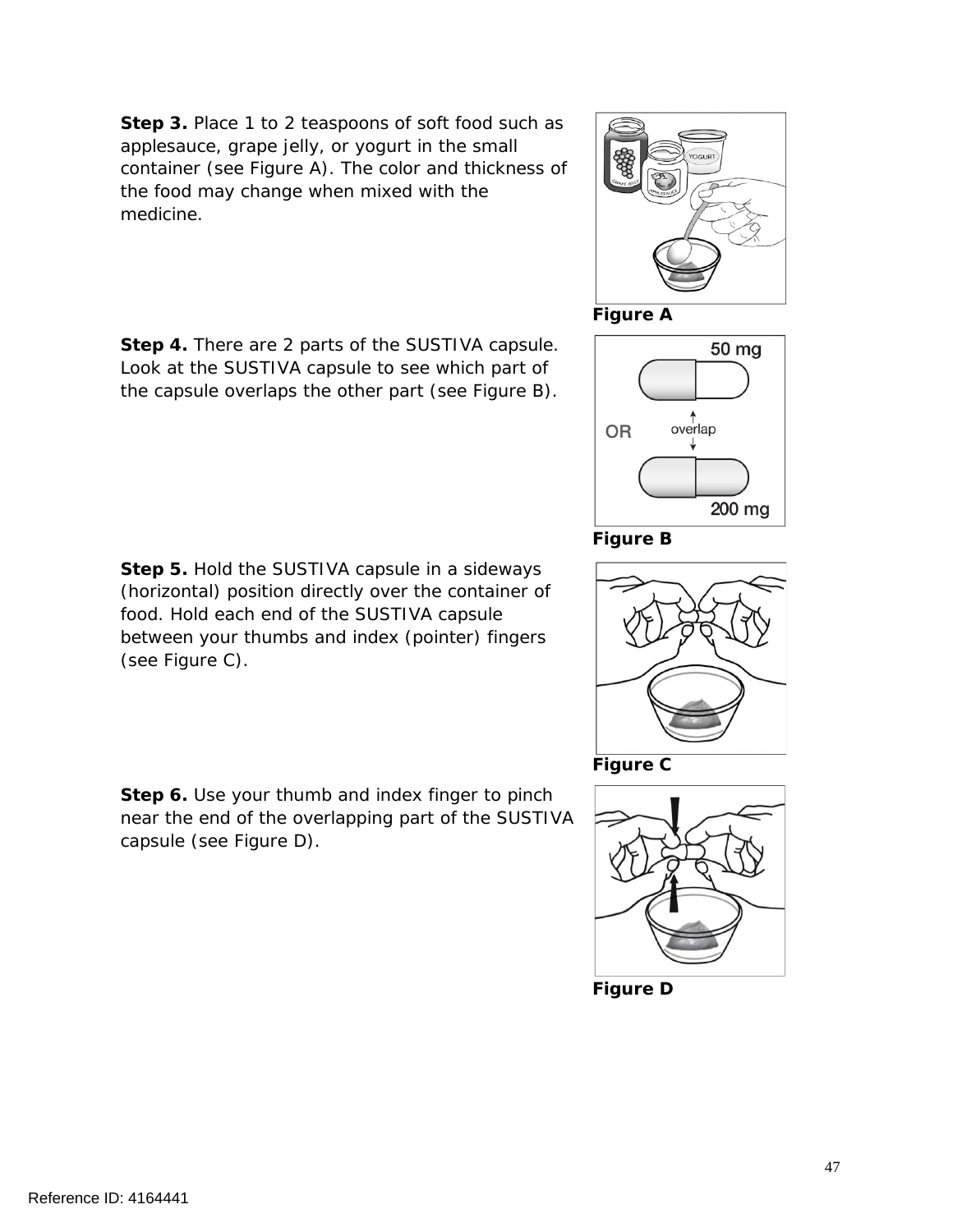Then, carefully twist both ends of the SUSTIVA capsule in opposite directions to open it (see Figure E). Be careful not to spill the capsule contents or spread it in the air.

**Step 7.** Sprinkle the contents of the SUSTIVA

• Throw away the empty capsule shells.

• Check the capsule shells to make sure they

capsule onto the food (see Figure F).

are empty.

**Figure E**





**If the total prescribed dose is more than 1 capsule, follow Steps 4 through 7 for each capsule. Do not add more food.**

Steps 8 through 11 should be completed **within 30 minutes** of mixing the medicine (see Figure G).

**Step 8.** Use the small spoon to gently mix the capsule contents and food together (see Figure H). Sprinkles will not dissolve. Mixture will look grainy but should not be lumpy.





**Figure H**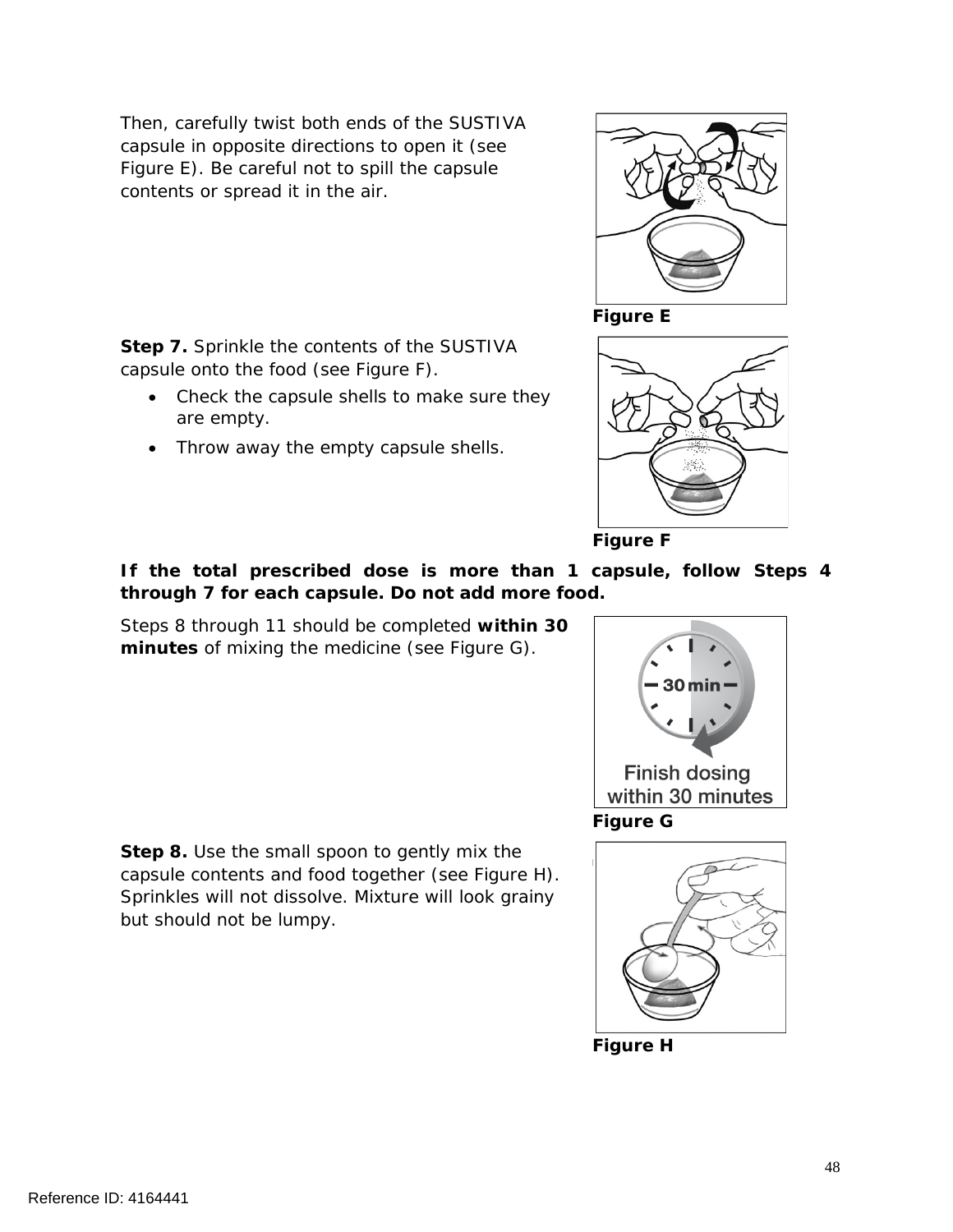**Step 9.** Use the small spoon to give or take the food and capsule contents mixture. Make sure that all of the mixture is swallowed.

**Step 10.** Add about 2 teaspoons more of the food to the empty container and gently stir with the small spoon to mix with any capsule contents that may still be in the container.

**Step 11.** Use the small spoon to give or take the food and capsule contents mixture. Make sure all of the mixture is swallowed.

**Step 12.** Wash the container and spoons. Throw away the paper towel and clean the work surface. Wash your hands.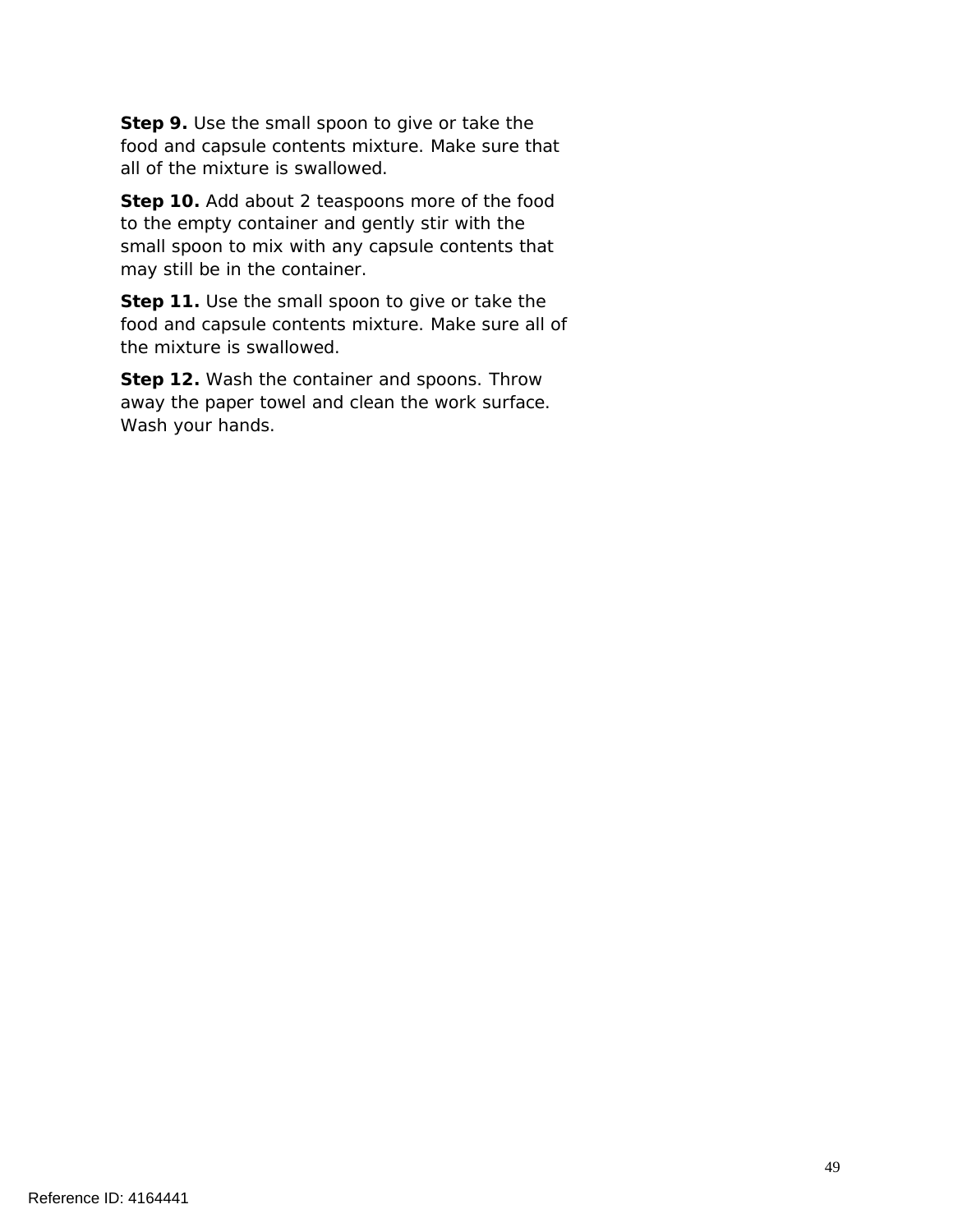## **Preparing a dose of SUSTIVA mixed with infant formula using the capsule sprinkle method**

## **To make sure that your baby gets all of the medicine, do not give SUSTIVA capsule contents to your baby in a bottle.**

Before you prepare a dose of SUSTIVA mixed with infant formula using the capsule sprinkle method, gather the following supplies:

- paper towels
- teaspoon for stirring and measuring
- **small** clean container (such as a **small** cup or bowl) (see Figure I).
- 10 mL oral dosing syringe (ask your pharmacist for this) (see Figure I).
- infant formula at room temperature.





**Step 1.** Prepare the infant formula according to the directions on the infant formula package. You will use about 1 ounce of the formula to give the medicine. Any remaining formula should not be given to the child for 2 hours.

**Step 2.** Choose a clean, flat work surface. Place a clean paper towel on the work surface. Place the supplies you will need on the paper towel.

**Step 3.** Wash and dry your hands well.

**Step 4.** Pour 2 teaspoons of room temperature infant formula into the container (see Figure J).



**Figure J**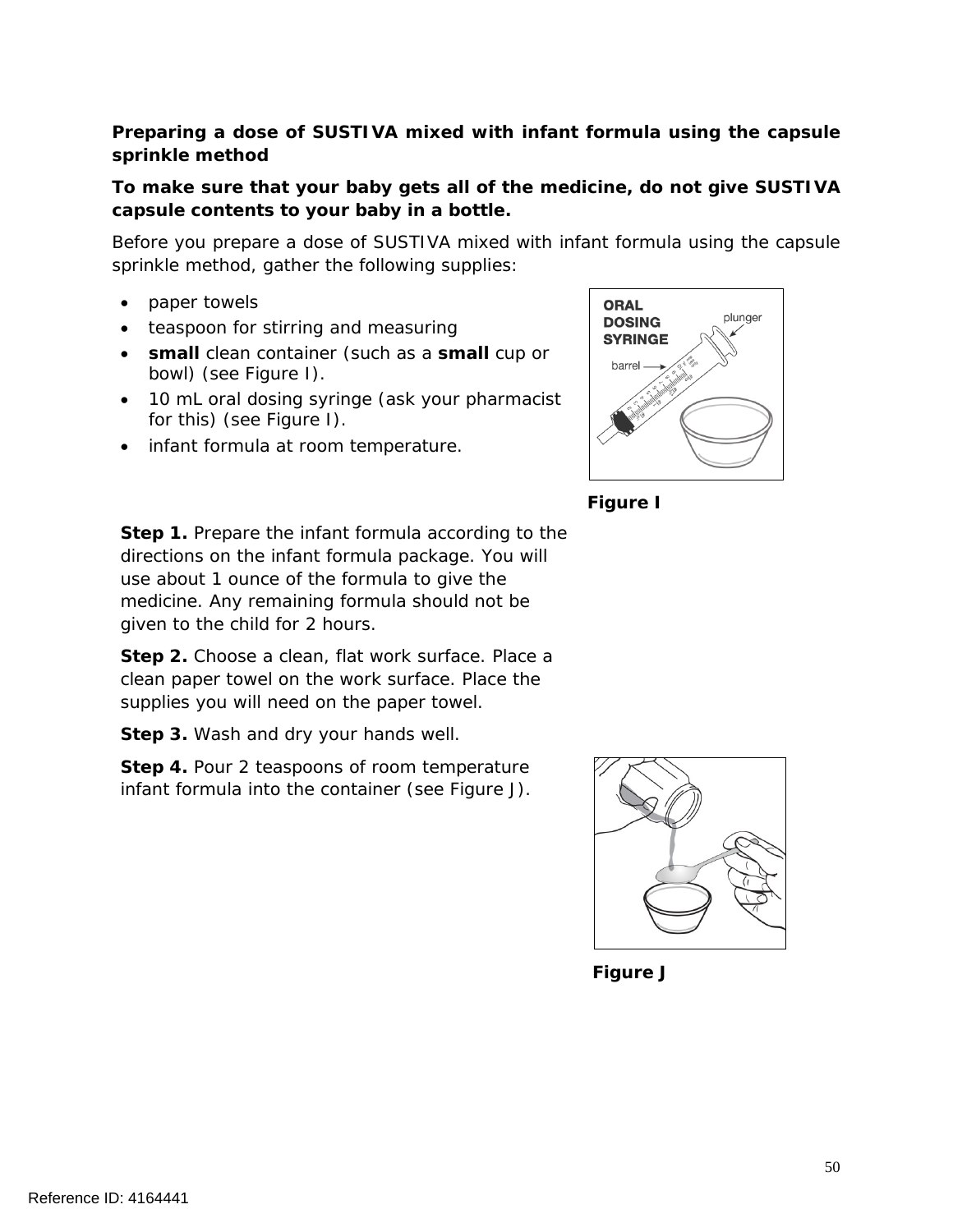**Step 5.** There are 2 parts of the SUSTIVA capsule. Look at the SUSTIVA capsule to see which part of the capsule overlaps the other part (see Figure K).

**Step 6.** Hold the SUSTIVA capsule in a sideways (horizontal) position directly over the container with the infant formula. Hold each end of the SUSTIVA capsule between your thumbs and index (pointer) fingers (see Figure L).

**Step 7.** Use your thumb and index finger to pinch near the end of the overlapping part of the SUSTIVA capsule (see Figure M).

Then, carefully twist both ends of the SUSTIVA capsule in opposite directions to open it (see Figure N). Be careful not to spill the capsule contents or spread it in the air.





**Figure N**





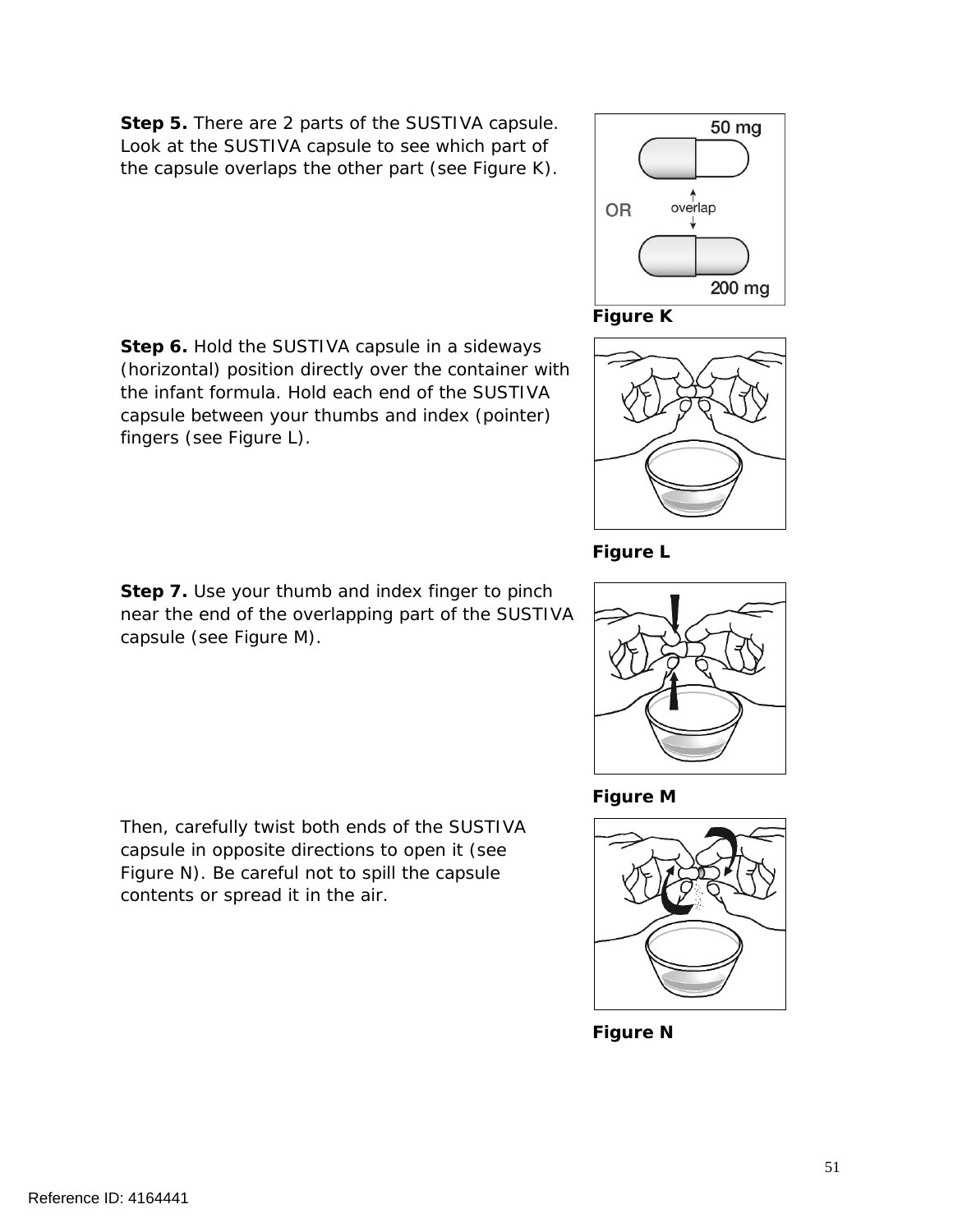**Step 8.** Sprinkle the contents of the SUSTIVA capsule onto the infant formula (see Figure O).

- Check the capsule shells to make sure they are empty.
- Throw away the empty capsule shells.



# **Figure O**

**If the total prescribed dose is more than 1 capsule, follow Steps 5 through 8 for each capsule. Do not add more infant formula.**

Steps 9 through 12 should be completed **within 30 minutes** of mixing the medicine (see Figure P).



# **Figure P**



**Figure Q**



**Figure R**

**Step 9.** Hold the container with one hand. With your other hand, use the teaspoon to gently mix the capsule contents and the infant formula (see Figure Q). Sprinkles will not dissolve. Mixture will look

grainy but should not be lumpy.

**Step 10.** To draw up all of the mixture into the oral dosing syringe:

• Check that the plunger is completely pushed into barrel of the syringe (see Figure R).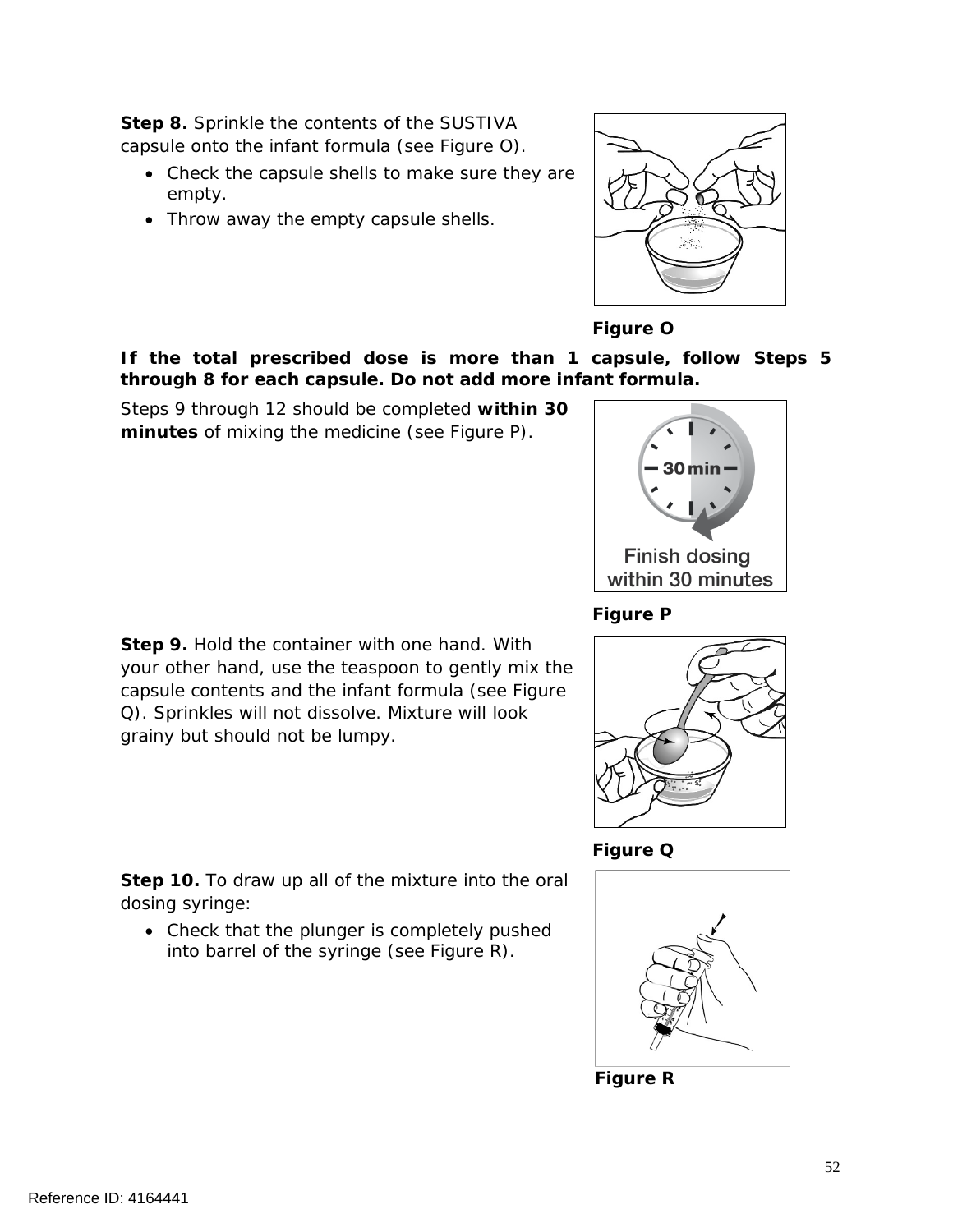Reference ID: 4164441

• Place the tip of the syringe into the mixture in the container (see Figure S).

• Slowly pull back on the plunger and draw up all of the mixture (see Figure T).

**Step 11.** Place the tip of the syringe in your baby's mouth along the inner cheek (see Figure U). Slowly push on the plunger to give your baby all of the mixture.

**Step 12. To make sure all of the medicine is given to your baby:**

- **Repeat Step 4 above**.
- Stir with a teaspoon.
- Then, repeat **Steps 10 and 11 above** (see Figure V).



Step 4,



**Figure U**